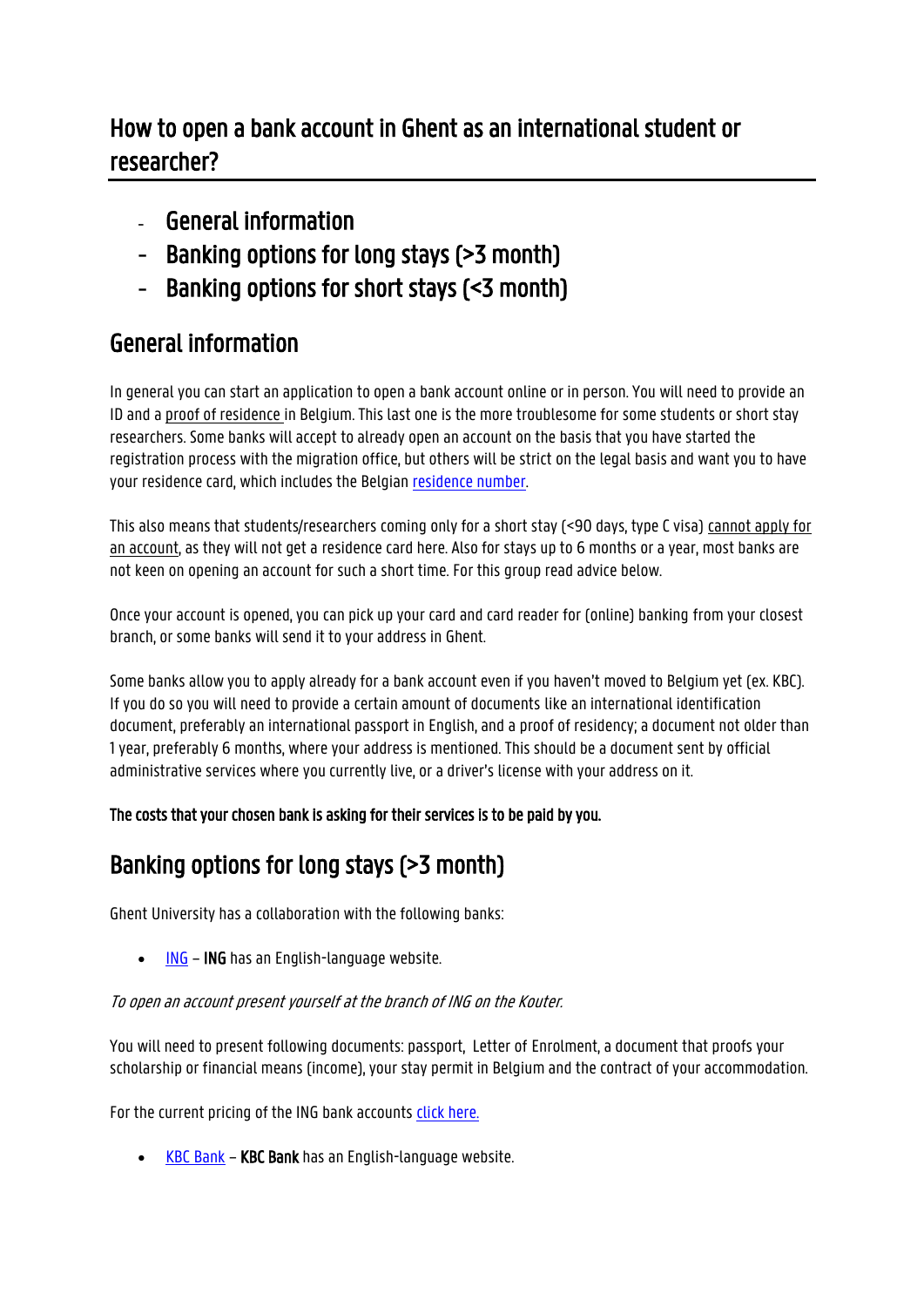This bank has a specific student counselor. To open an account it is advised to make an appointment at the KBC bank on the Kouter (or Burgstraat). Mail to gent.kouter@kbc.be.

You will need to present following documents: passport, Letter of Enrolment, a document that proofs your scholarship or financial means (income) and the contract of your accommodation.

For the current pricing of the KBC bank accounts [click here.](https://www.kbc.be/retail/en/products/payments/current-accounts/compare-current-accounts.html)

• [Wise](https://wise.com/register/) – Wise has an English-language website.

Wise is an online bank operating with a Belgian banking license that offers banking services in nearly every country of the world as well as popular remittance services to all those countries. Students can open accounts in EUR, USD, GBP and several other currencies. With Wise you can order a Digital bank card for free (VISA) that you can use for online shopping or by linking it to your [Google Pay](https://pay.google.com/) account you can use it to buy groceries in physical shops in Belgium. Note, to use Google Pay in shops you need to have an NFC enabled smartphone.

Ordering a physical card costs a one-off fee of 5 EUR and will be delivered to your declared address within 1 week. For details on the current pricing of Wise [click here.](https://wise.com/gb/pricing/card-fees)

International banking sanctions list (nationalities that can't open a bank account):

• <https://wise.com/help/articles/2813542/why-cant-i-open-a-balance>

Details on this procedure see below.

# Banking options for students/researchers coming for short stays or without Belgian residence card (yet).

As mentioned above, most banks only offer banking services to international students, researchers or expats who have a legal residence in Belgium which implies that you stay here for more than 6 months and some banks request proof that you'll be here for at least one 1 year.

An alternative to those here for a short period or for those that for various reasons can't apply for legal residence is Wise Europe, an online bank registered in Belgium that also offers very popular remittance services (similar to Western Union or MoneyGram) but with much lower fees.

#### Procedure

Opening an account is done through th[e website](https://transferwise.com/register/) of Wise, or via th[e smartphone app.](https://transferwise.com/money-transfer-app) 

A detailed guide on how to open an account can be foun[d here.](https://transferwise.com/us/blog/open-bank-account-online)

The advantage is that this bank does not require a Belgian stay permit, the bank may ask that you upload a proof of your residence in Belgium, though this is more an exception than the rule. In that case just upload your rental contract or the contract from your student housing.

Wise is (for now) free for all costumers, you'll receive a free Mastercard that is widely accepted at merchants in Gent and two free ATM withdrawals per month. You can also directly send money back home to any bank account in almost any country around the world.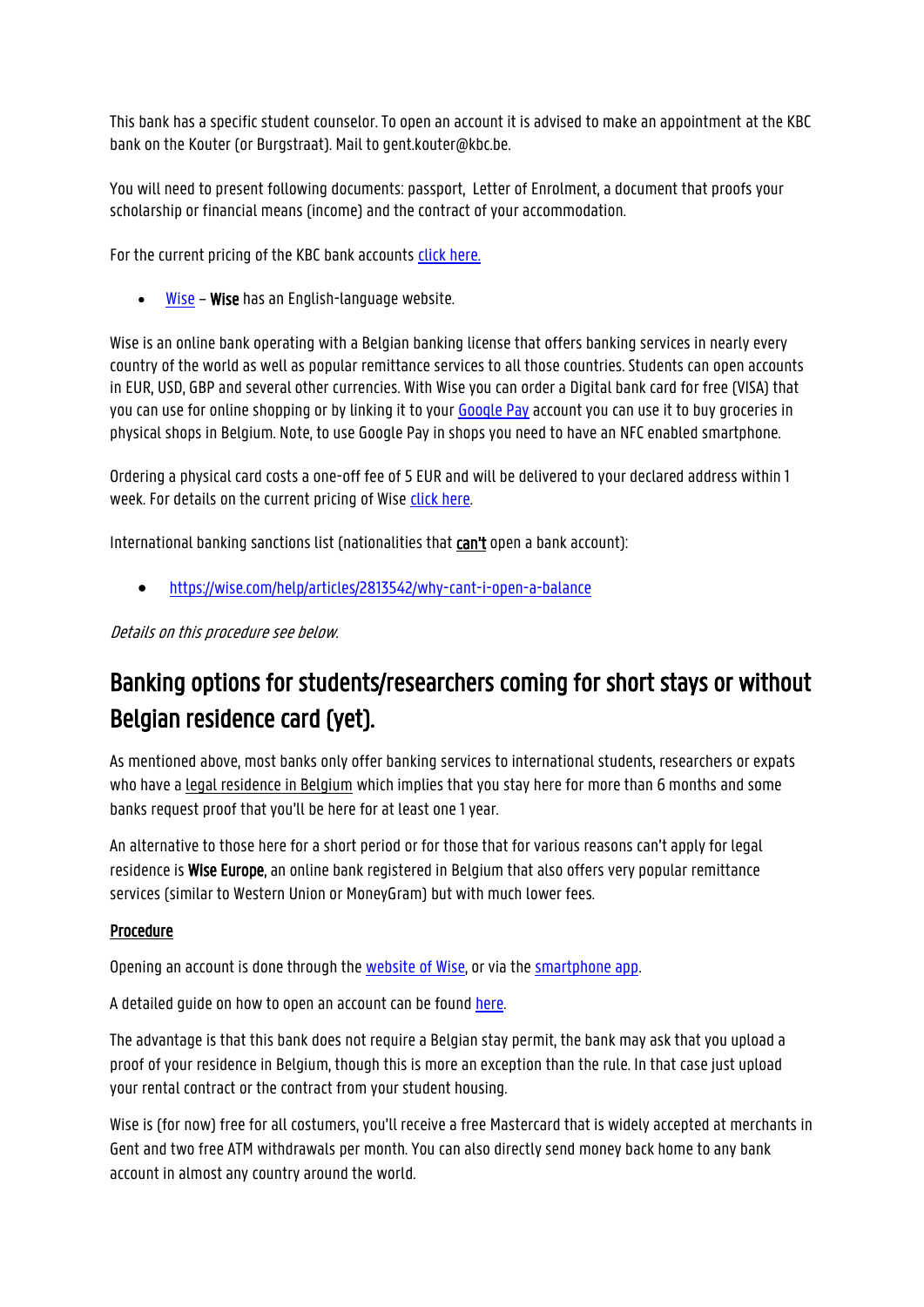Important to notice: the Mastercard bank card will be sent by post to the address you indicate as your home address. For this reason we strongly advise you to register with the address you will be staying at in Belgium!

Important! In order to activate your EUR banking details, you'll need to upload 20 EUR on your account once you are registered. This money will remain at your disposal on your account, it is not a fee! You can upload this money by charging your debit/credit card from your home country, executing a bank transfer from another bank account or asking another student to transfer you 20 EUR and you pay them back once your account is activated.

Please follow the instructions on the Wise website for this step, by clicking on the "Open a balance" button and choosing EUR. If you don't follow this step, you'll still have access to all other services from Wise, but you will not have an IBAN banking detail and you will not be able to receive scholarship payments or reimbursements from UGent via bank transfer.



Below find a screenshot on this:

You'll also find step-by-step tutorials on Youtube to guide you through the process, lik[e this one.](https://www.youtube.com/watch?v=1rftrVU-eO8) For help, please contact the Wise [Help Center.](https://transferwise.com/help/) 

Below is a list of the other banks where you can open an account in Ghent (in no particular order). Some information has been added in relation to the service for international newcomer is there a website in English,